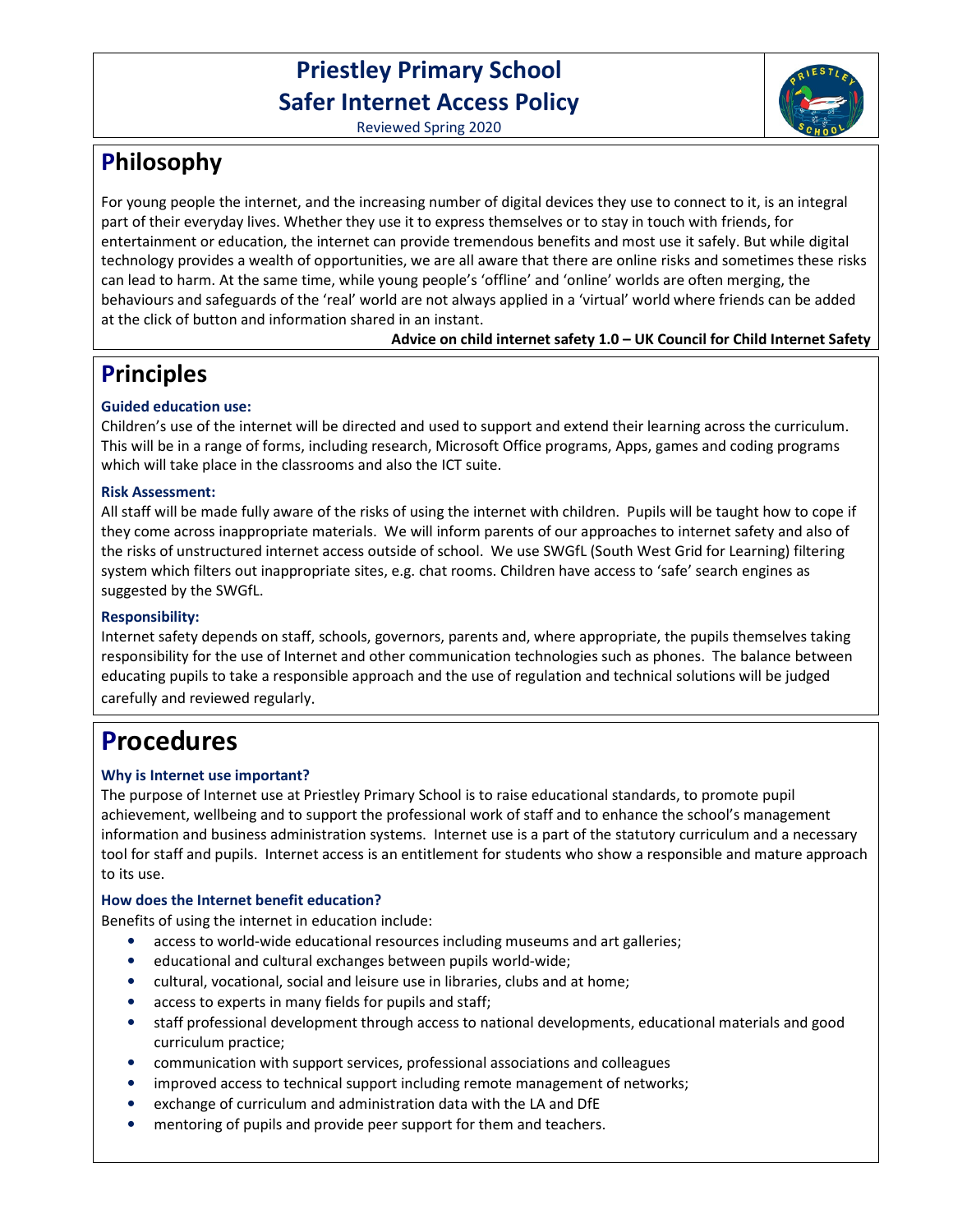#### **How will Internet use enhance learning?**

- The school Internet access includes filtering appropriate to the age of pupils
- Pupils will learn appropriate Internet use, what is and what is not appropriate use, and given clear objectives for Internet use.
- Staff should guide pupils in on-line activities that will support the learning outcomes planned for the pupils' age and maturity,
- Pupils will be educated in the effective use of the Internet in research, including the skills of knowledge location, retrieval and evaluation.
- Children will take part in E-Safety week once a year and it will be taught discretely when using the internet in school

## **How will pupils learn to evaluate Internet content?**

- If staff or pupils discover unsuitable sites, the URL (address) and content must be reported to the South West Grid for Learning: 0870 9081708 or email: abuse@swgfl.org.uk via the Computing co-ordinator,
- Schools should ensure that the use of Internet derived materials by staff and by pupils complies with copyright law,
- At Key Stage 2 Pupils should be taught to be critically aware of the materials they read and shown how to validate information before accepting its accuracy
- Training should be available to staff in the evaluation of web materials and methods of developing students' critical attitudes

## **Can "Chat" be made safe?**

- Pupils will not be allowed access to public or unregulated chat rooms,
- Children should use only regulated chat environments. This use will be supervised and the importance of chat room safety emphasised,
- A risk assessment will be carried out before pupils are allowed to use a new technology in school

#### **How can emerging Internet applications be managed?**

- Emerging technologies will be examined for educational benefit and a risk assessment will be carried out before use in school is allowed
- Mobile phones will not be used during lessons or formal school time. The sending of abusive or inappropriate text messages is forbidden

#### **How will Internet access be authorised?**

- The school will keep a record of all staff and pupils who are granted Internet access. The record will be kept up-to-date, for instance a member of staff may leave or a pupil's access be withdrawn
- In Key Stage 1, access to the Internet will be by adult demonstration with occasional directly supervised access to specific, approved on-line materials

#### **How will the risks be assessed?**

- As with other media, such as: magazines, books and video, some material available via the Internet is unsuitable for pupils. The school will take all reasonable precautions to ensure that users access only appropriate material. However, due to the international scale of Internet content, it is not possible to guarantee that unsuitable material will never appear on a school computer. Neither the school, nor Wiltshire County Council, can accept liability for the material accessed, or any consequences of Internet access
- The use of computer systems without permission or for inappropriate purposes could constitute a criminal offence under the Computer Misuse Act 1990,
- Methods to identify, assess and minimise risks will be reviewed regularly
- The Head teacher will ensure that the Internet policy is implemented and compliance with the policy monitored

## **How will filtering be managed?**

- The school will work in partnership with parents, the Department for Education or Wiltshire Council and the SWGfL to ensure systems to protect pupils are reviewed and improved,
- If staff or pupils discover unsuitable sites, the URL (address) and content must be reported to the Internet Service Provider via the Computing co-ordinator,
- Senior staff will ensure that regular checks are made to ensure that the filtering methods selected are appropriate, effective and reasonable,
- Any material that the school believes is illegal must be referred to the Internet Watch Foundation,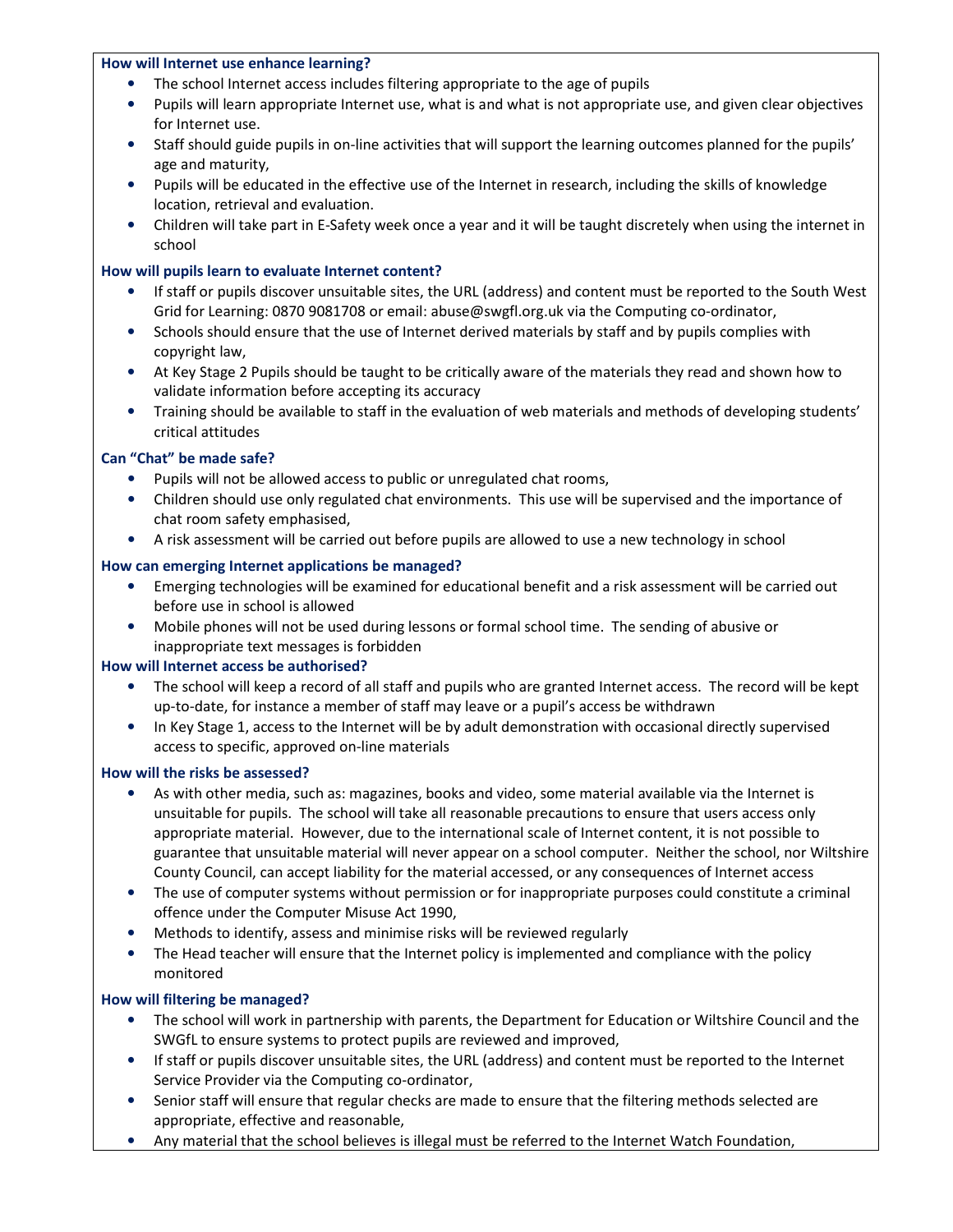• Priestley has selected the SWGfL filtering system with is managed and maintained by SWGfL and where appropriate, has and will be adapted to suit our individual needs via the Computing coordinator and the ICT technician.

### **How will the policy be introduced to pupils?**

- Rules for Internet access will be posted in all rooms where computers are used, these rules will be reviewed at the start of each academic year with the staff.
- Pupils will be informed that Internet use will be monitored,
- Instruction in responsible and safe use should precede Internet access,
- A module on responsible Internet use will be included in the PSHE programme covering both school and home use
- E-Champions to be used to promote the importance of E-Safety and how children can help to keep themselves safe online.

## **How will staff be consulted?**

- All staff must accept the terms of the 'Responsible Internet Use' statement before using any Internet resource in school
- All staff including teachers, supply staff, classroom assistants and support staff, will be provided with the School Internet Policy, and its importance explained
- Staff should be aware that Internet traffic is monitored and reported by the SWGfL and can be traced to the individual user. Discretion and professional conduct is essential
- Staff development in safe and responsible Internet use, and on the school Internet policy will be provided as required.

## **How will ICT system security be maintained?**

- The school ICT systems will be reviewed regularly with regard to security,
- Virus protection will be installed and updated regularly, daily if possible (this can be achieved by using the self-updating feature within Sophos)
- Security strategies will be discussed with the LEA, particularly where a wide area wireless network connection is being planned
- Personal data sent over the Internet will be encrypted or otherwise secured.
- The use of portable media, such as CD-ROMs will be reviewed. Visitors to the school may bring a USB stick containing PowerPoints which must be loaded directly into the CleverTouch board (which holds no potentially sensitive data). Staff are advised not to use USB sticks and take advantage of the school's VPN capabilities.
- Staff laptops will only be accessible with an encryption key
- Unapproved system utilities and executable files will not be allowed in pupils' work areas or attached to email
- Files held on the school's network will be regularly checked
- The Computing co-ordinator / network manager will monitor the Internet usage and associated traffic in order to assess whether the capacity of the Internet is being reached,

## **How will complaints regarding Internet use be handled?**

- Responsibility for handling incidents will be delegated to a senior member of staff
- Any complaint about staff misuse must be referred to the Head teacher
- Pupils and parents will be informed of the complaints procedure
- Parents and pupils will need to work in partnership with staff to resolve issues
- There may be occasions when the police must be contacted. Early contact could be made to establish the legal position and discuss strategies
- - Sanctions available include:
	- informing parents or carers.
	- removal of Internet or computer access for a period,

#### **How will parents' support be enlisted?**

- Parents' attention will be drawn to the School Internet Policy in newsletters.
- School Internet Policy is displayed on the school website.
- Internet issues will be handled sensitively to inform parents without undue alarm.
- A partnership approach with parents will be encouraged. This will include suggestions for safe Internet use at home.